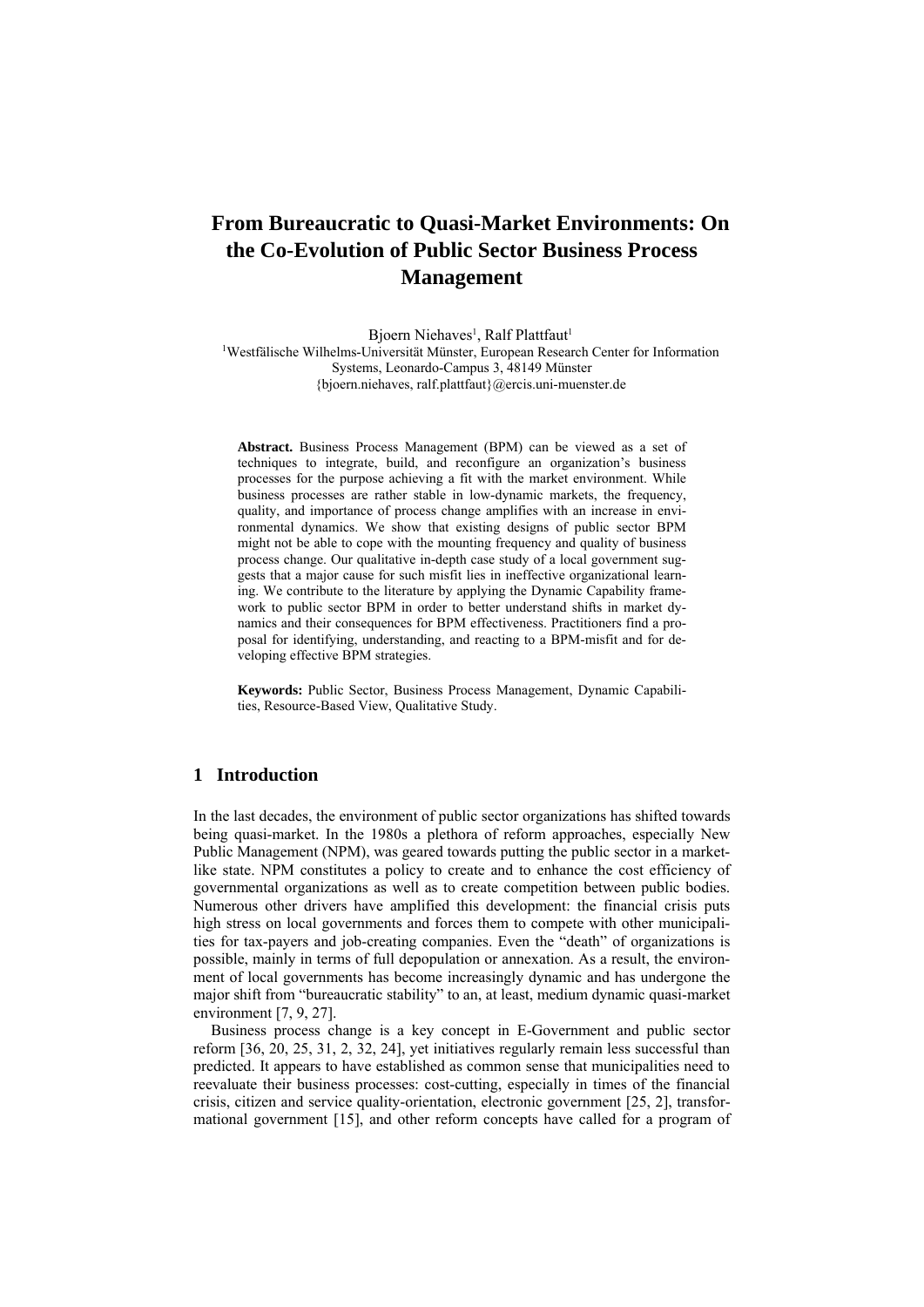business process change in public organizations [31]. Most recently, for the case of European governments, the EU Service Directive requires the establishment of a single point of contact for all administrative services and provides yet another major impulse for business process change [38]. Despite repeated large efforts in practice and back-up from academia, ad hoc business process change initiatives show little sustainability and long-term success often lacks behind the grand expectations. Instead, "Neo-Weberian bureaucracies" [27] have established and the reform pendulum appears to swing back [3]. Against this background, we need theories which could be utilized to guide the development of BPM strategies in a shifting and increasingly dynamic market environment, such as the public sector?

Dynamic capabilities theory would view this problem as a mismatch between environmental requirements (based on markets dynamics) and an organization's institutionalized capability to change. Long-term competitive advantage is assumed not to lie in the stable resource configurations of an organization, but in its capacity to change [35]. Here, Dynamic Capabilities represent an organization's specialized set of resources and the firm's ability to integrate, build, and reconfigure operational capabilities for the purpose achieving a fit with the market environment. Business Process Management (BPM), understood as a Dynamic Capability, is especially concerned with integrating, building, and reconfiguring an organization's business processes for this purpose.

The advantageousness of BPM as a Dynamic Capabilities depends on the market environment. In a relatively static environment, business process change could be accomplished through the tacit accumulation of experience and sporadic acts of creativity: Ad hoc change. In such situation, investing resources into a large BPM apparatus appears to be unnecessary and far too costly [43]. While we observe a major shift of market dynamics from bureaucratic stability to a more dynamic quasi-market environment in the public sector, we start our investigation based on the assumption that public administrations did not cope with that environment change, that ad hoc business process change efforts are (still) the standard practice and that effective Dynamic Capabilities, BPM, are not yet successfully established. We assume further that  $2<sup>nd</sup>$ order learning capabilities ('Do we manage our business processes effectively?', in contrast to  $1^{\overline{st}}$  order learning capabilities: 'Are our business processes effective?') have not been developed and that, as a result, decisions on the establishment of BPM are not well informed, are lagged, and render many business process change efforts insufficient in terms of a market misfit.

Our paper is structured as follows: First, we will build a theoretical foundation, especially drawing from the Resource-Based View, and conceptualize BPM as a Dynamic Capability. The presentation of our research questions and hypotheses is followed by a discussion of the research methodology applied. Case study insights will be laid out and discussed in the light of implications for theory and practice. The last sections are concerned with limitations, future research, and conclusions.

# **2 Theory Background**

### **2.1 Resource-Based View and Dynamic Capability Framework**

The Resource-Based View of the firm describes organizations as collections of distinct resources and procedures. The term Resource-Based View of the firm (RBV)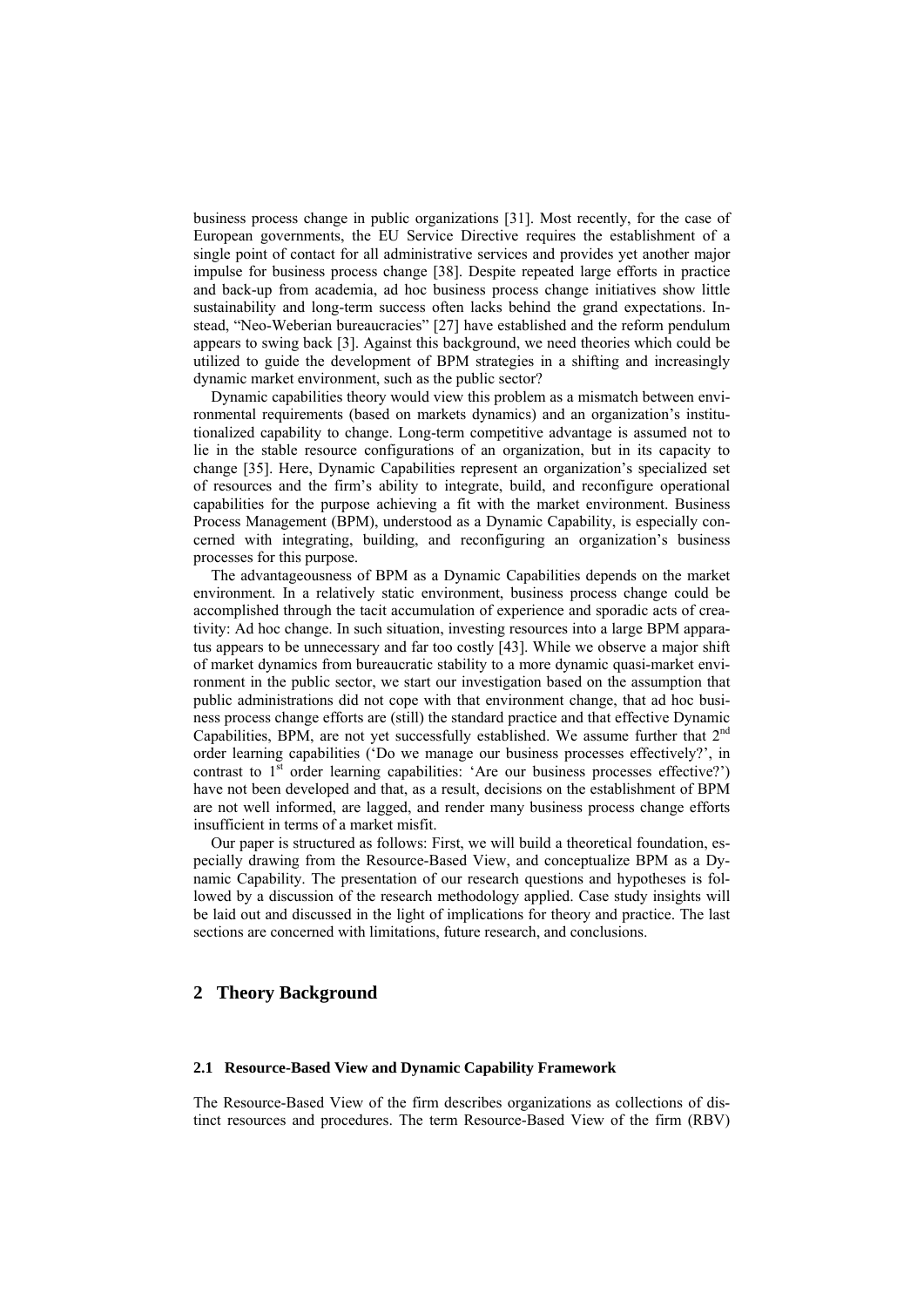was coined by [39] and is widely and increasingly used in the IS domain to explain how information systems relate to the strategy and performance of an organization [37]. An organization is viewed as a collection of resources, while these are understood as "anything which could be thought of as a strength or weakness of a given firm." [39, p. 172] Resources consist of both capabilities and assets while capabilities can be regarded as repeatable patterns of actions [37] or coordinated set of tasks [13]  $-$  both: processes  $-$  that utilize assets as input [1, 13]. However, the RBV has been criticized for under-emphasizing market dynamics. For instance, Eisenhardt & Martin (2000) make the argument that long-term competitive advantage does not lie in stable resource configurations, but in the ability of a firm to adapt these to changing market environments. This argument applies best to dynamic market environments where there is "rapid change in technology and market forces, and feedback effects on firms" [35, p. 512].

Dynamic Capabilities aim at aligning resources with a changing market environment. While the dynamic capability framework is becoming increasingly important to E-Government [19] as well as public sector research [12], scholars have originally differentiated two types of capabilities from one another: (1) Operational Capabilities are geared toward the operational functioning of the organization [43]. In this paper, we will understand *Operational Capabilities* as the ability of an organization to perform a coordinated set of tasks, utilizing organizational assets, for the purpose of the operational functioning of the firm (cf. [43, 40, 13]). (2) Dynamic Capabilities, on the other hand, have been conceptualized by Teece et al. [35, p. 516] as "the firm's ability to integrate, build, and reconfigure internal and external competences to address rapidly changing environments." Other conceptualizations emphasize the nature of these capabilities, "a learned and stable pattern of collective activity through which the organization systematically generates and modifies its operating routines in pursuit of improved effectiveness." [43, p. 340] Some authors stress the hierarchical relationship between the two types of capabilities: "Dynamic capabilities build, integrate, or reconfigure operational capabilities." [13, p. 999] In this paper, we will thus understand *Dynamic Capabilities* as the firm's ability to integrate, build, and reconfigure operational capabilities for the purpose achieving a fit with the market environment.

The advantageousness of Dynamic Capabilities depends on the market environment. Dynamic Capabilities typically require long-term investments and commitments of specialized resources [40, p. 993], they create costs. Helfat & Peteraf [13, p. 1002] find: "Improvements in the functioning of a capability derive from a complex set of factors that include learning-by-doing of individual team members and of the team as a whole, deliberate attempts at process improvement and problem solving, as well as investment over time." However, in a relatively static environment change of operational capabilities could be accomplished through the tacit accumulation of experience and sporadic acts of creativity: ad hoc change. Here, Dynamic Capabilities appear to be unnecessary, and if developed may prove too costly to maintain [43, p. 340]. "Learning, change, and adaptation do not necessarily require the intervention of 'dynamic' capabilities as intermediaries." [13, p. 998] The alternative of change in Operational Capabilities through institutionalized Dynamic Capabilities is thus noninstitutionalized ad hoc change  $(1<sup>st</sup>$  order learning mechanisms; see Figure 1; BPMrelevant concepts are already included (in brackets) while being referred to later).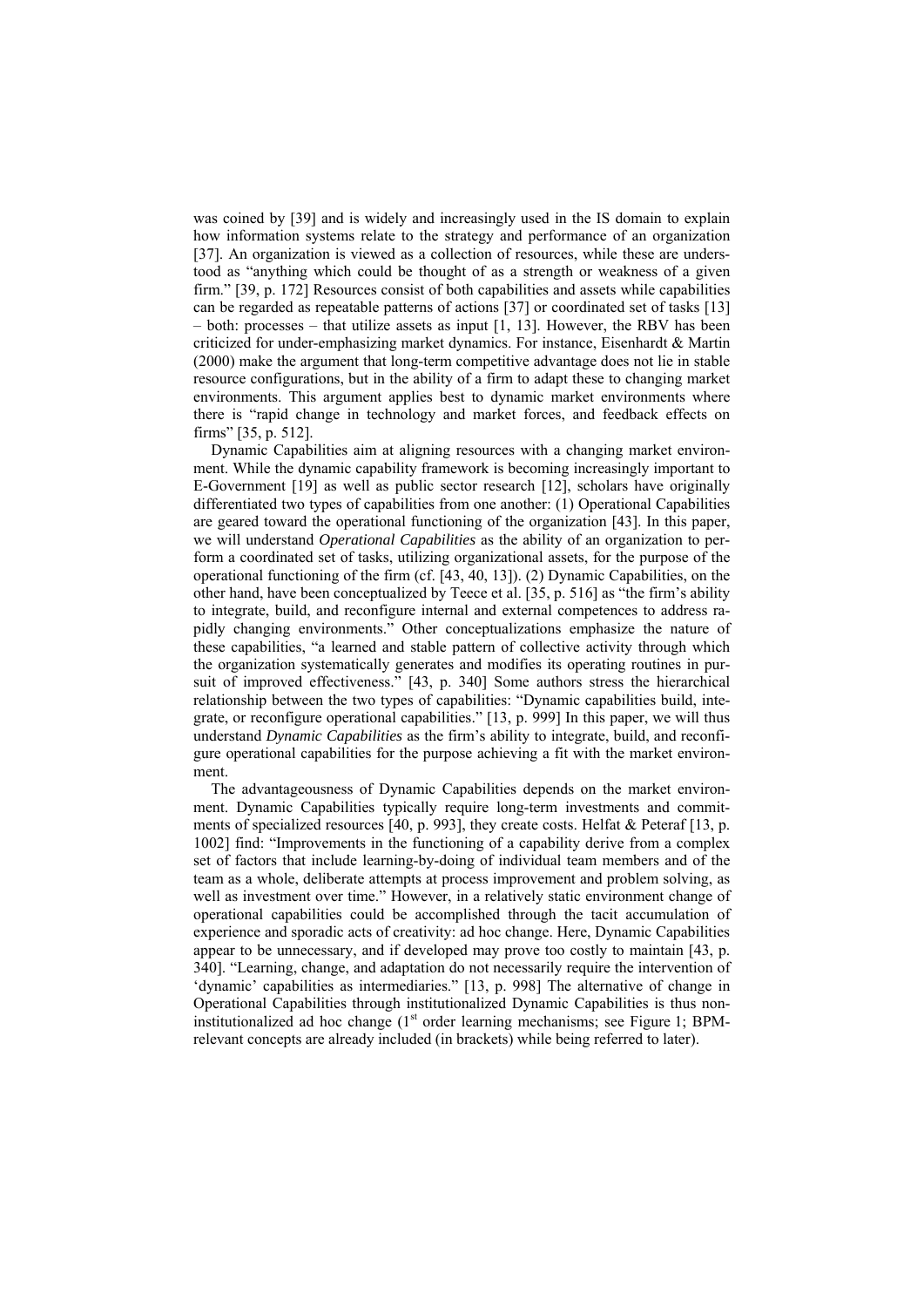

**Fig. 1.** Dynamic Capabilities and Learning (adapted from [43])

#### **2.2 Business Process Management as Dynamic Capability**

BPM is a key concept in E-Government Research. The approach has its roots in Business Process Reengineering (BPR) and Total Quality Management (TQM). On the one hand, the concept of BPR emerged within a Massachusetts Institute of Technology's management research program that examined the role that IT would play in organizations in the 1990s [26]. While both BPR and TQM have in common the focus on improving organizational processes, TQM on the other hand is considered a rather incremental, evolutionary approach aiming at continuous improvement [14]. However, most literature in business process research recognizes that both concepts have to be viewed as complementary integral parts of a process-oriented strategic management system [4, 5, 6, 11, 14]. Against this background, BPM can be viewed as a management approach that applies concepts of both punctuated and incremental change. BPM can be seen as a set of recurring projects that aim at the continuous change of organizational procedures (for focus on change aspects see, for instance, [18], [21], [30]). The focus of BPM projects can range from purely organizational to more technical perspectives [28, 33], the latter especially in the course of information systems (IS) implementations (for an overview on the relationship between IS and process innovation see [34]). Against this background, business process management became a key concept in E-Government research [31, 2] and has been intensively discussed, for instance, at the international conferences on Electronic Government (EGOV, for instance, [36, 20, 25, 32, 24].

BPM can be viewed as a Dynamic Capability. On the one hand, literature discusses a plethora of concrete Dynamic Capabilities, such as product development [8, p. 1106], alliancing [43, p. 347], acquisition [8, p. 1109], and research & development [43, p. 340]. Moreover, a bundle of Dynamic Capability examples relate closely to BPM, for instance developing manufacturing processes [8, p. 1110], "restructuring" [43, p. 340], "re-engineering" [43, p. 347], quality improvement [43, p. 347], and the ability to adapt "operating processes through a stable activity dedicated to process improvements" [43, p. 340]. On the other hand, process-oriented literature views BPM as "a structured approach to analyze and continually improve fundamental activities such as manufacturing, marketing, communications and other major elements of a company's operation" (for example, [42, p. 64]). Further, a business process is "converting inputs into outputs. It is the way in which all the resources of an organization are used in a reliable, repeatable and consistent way to achieve its goals" (for example, [42, p. 64]). Against the background of these noticeable commonalities, we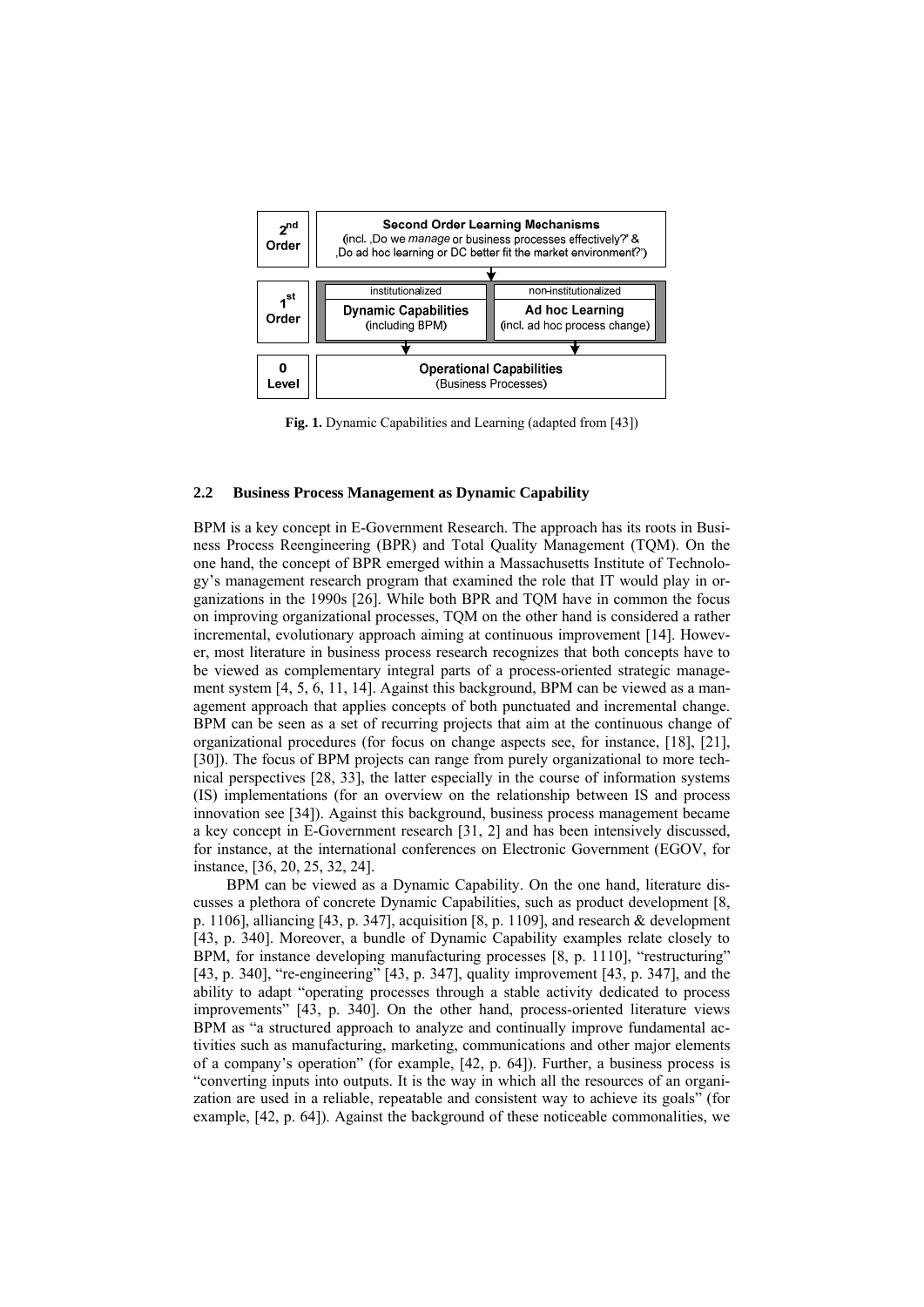review BPM from a Dynamic Capability perspective, including a re-understanding of operational capabilities as business processes: we define *Business Process Management* as a set of techniques to integrate, build, and reconfigure an organization's business processes for the purpose of achieving a fit with the market environment. Here, a *business process* refers to the performing of a coordinated set of tasks, utilizing organizational assets, for the purpose of the operational functioning of the firm. BPM is thus not identical with the concept of Dynamic Capabilities, but it is, among others, one Dynamic Capability. The argument is that there are several other functions (Dynamic Capabilities), such as R&D or alliancing, which are (traditionally) not covered by BPM. As a result of reviewing BPM in the light of this theoretical perspective, we are able to build upon and embrace the vocabulary, rich theory, and comprehensive findings of the Dynamic Capability framework for studying and explaining the discussed public sector BPM issues.

### **3 Research Question and Hypotheses**

This paper seeks to address the following research questions while building on the Resource-Based View and Dynamic Capability framework:

(1) How developed is BPM as a dynamic capability in local governments? Here, we aim to explore whether BPM is more or less effective with regard to the purpose of achieving a fit with the market environment and how well the set of techniques to integrate, build, and reconfigure an organization's business processes is established.

(2) Does the existing BPM (or does it not) fit the market environment? We study if a match between BPM as a Dynamic Capability and the quasi-market environments of the public sector exist. The results of the first research question are reflected against (shifting) dynamics in the environment of local administrations. We assume that there will be a market-BPM-misfit due to a dynamic capability adaption lag.

(3) In case of a market-BPM-misfit in local governments, why does it exist? We assume a misfit between environmental dynamics and public sector BPM as a result of 1) organizational culture, 2) deficient organizational learning, especially 2nd order learning (see again figure one), and 3) financial and regulatory restrictions. Our first hypothesis is based on an expected lag in the perception of decision makers: on the basis of a history characterized by bureaucratic stability, decision makers might expect only little change or dynamics in the future. Zollo & Winter [43, p. 346] argue, decision makers might put "different bets […] on the strategic importance of change in the future", based on their past experiences in a then stable bureaucratic environment. The second hypothesis proposes that local government organizations feature deficient learning mechanisms that prevent the creation of dynamic capabilities. Business processes are still changed in an ad hoc manner  $(1<sup>st</sup>$  order learning). As a result of only little organizational skills in establishing dynamic capabilities,  $2<sup>nd</sup>$  order learning capabilities ('Do we manage our business processes effectively?' or 'Do ad hoc learning or Dynamic Capabilities better fit the market environment?') have not been developed and that, as a result, decisions on the establishment of BPM are not well informed which leads to suboptimal results. Our third hypothesis is based on the idea that local governments might find that building BPM as a Dynamic Capability was not affordable. This may be due to the financial situation (especially in the recent financial crisis) and/or due to public sector regulations resulting from the financial situations: budget consolidation plans, for instance, often allow only material invest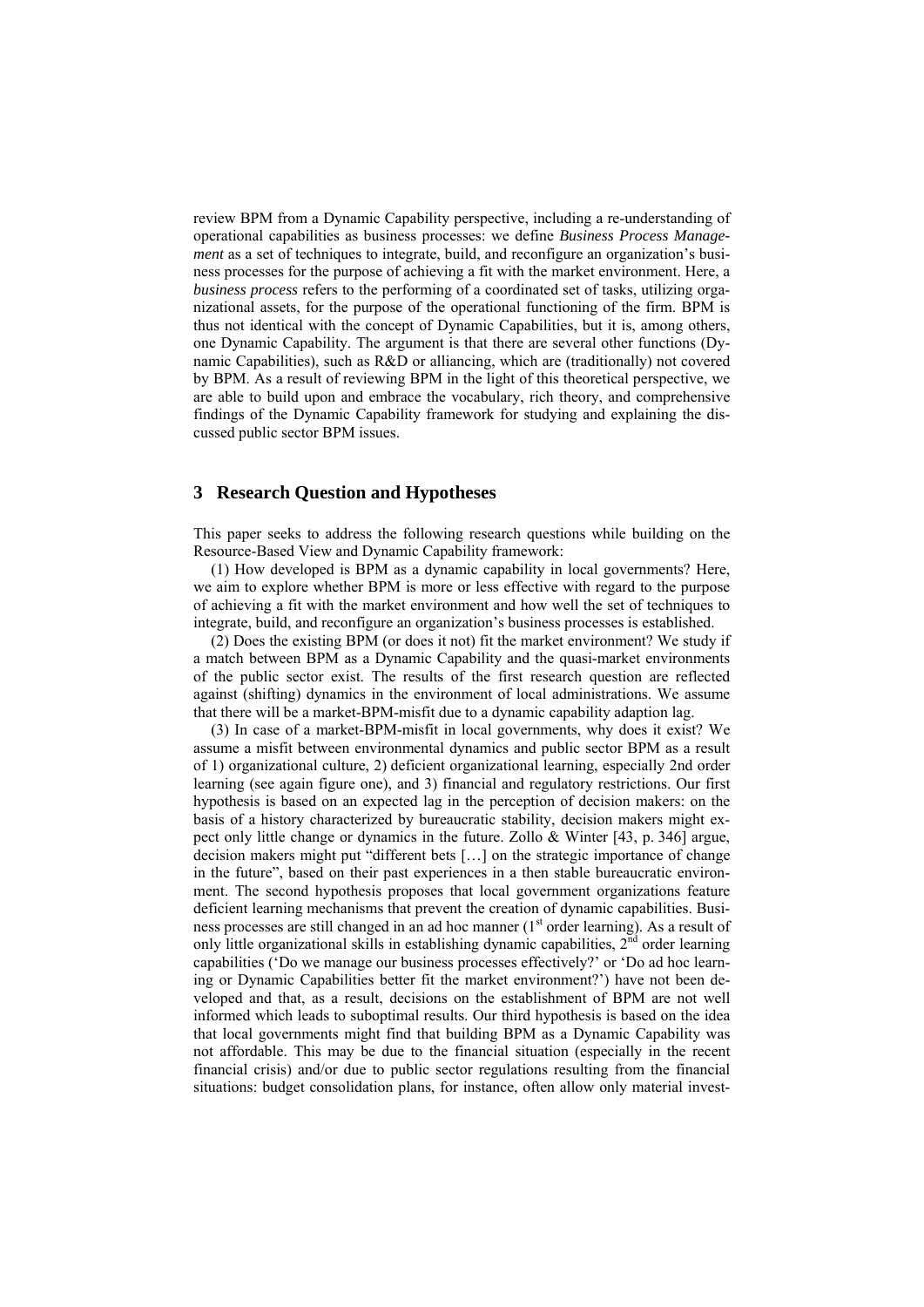ments (such as bridges, buildings etc.) and not in IT, human resources, or organizational/process improvement.

# **4 Research Methodology**

Method Selection and Case Setting. In order to test our research model, we chose to conduct an in-depth case study and to tie in with the rich tradition of qualitative IS research (for instance, [17, 22]). The organization studied is a local government in the western part of Germany. With more than 6,000 employees working in about 50 departments, the organization is one of the larger public bodies in Germany. The organization department is formally responsible for BPM activities which are typically associated with re-engineering and/or IT implementation. With a budget deficit of more than 100 Million Euros, the financial situation of that local government is severe. On the one hand, top management expects BPM to contribute to consolidating this deficit, to cut costs and to improve efficiency. On the other hand, the organization faces other challenges, such as E-Government or the EU service directive [38] which require BPM to contribute to achieving major structural changes and increased effectiveness.

Data Collection. The period of intensive data collection lasted from October 2009 to December 2009, with a prior wave serving the purpose of selecting adequate cases studies with regard to the research question (June 2009 to September 2009). We employed multiple data collection methods in order to exploit the synergetic effects of combining them via triangulation [16, 41]. Three sources of evidence are included in our analysis: focused individual interviews (primary method), direct observations, and documentary information.

- Focused Individual Interviews. The primary sources of evidence are interviews with the key actors in the organization's BPM efforts. Ranks of interview partners included, for instance, head BPM unit, head IT department, head organization department, as well as members of quality management, accounting and others. When contacting our case study organization, we were directed to a contact person, habitually the one formally responsible for BPM. Being the first experts interviewed, they connected us with other significant actors in each setting. Regarding the interviewee selection, we thus followed a purpose-driven snowball sampling approach [29]. As a result, twelve interviews were conducted leading to a total of 1,250 minutes of interview time, and more than 94,000 words of transcript. An interview thus lasted more than 1 hour in average.
- Documentary Information. Several materials produced by or about the organization were incorporated as supplementary source of evidence. For instance, business process documentation, organization charts, press articles, internet sources, research reports, project documentations, minutes of project meetings, or other reports helped us to reconstruct the case study setting in great detail.
- Direct Observations. We were able to directly observe the settings and relevant events throughout a total of 16 site visits. This included, for instance, observing the working procedures and analyses of BPM tools applied. These direct observations yielded additional understanding of the case study setting.

Data Analysis. A total of more than 20 hours of interviews, equating to 94,430 words of transcript, were included in the analysis. As initial step, the first two authors coded the data individually for any relation to the variables of our hypotheses, while all interview data was reviewed in the light of available documentary information and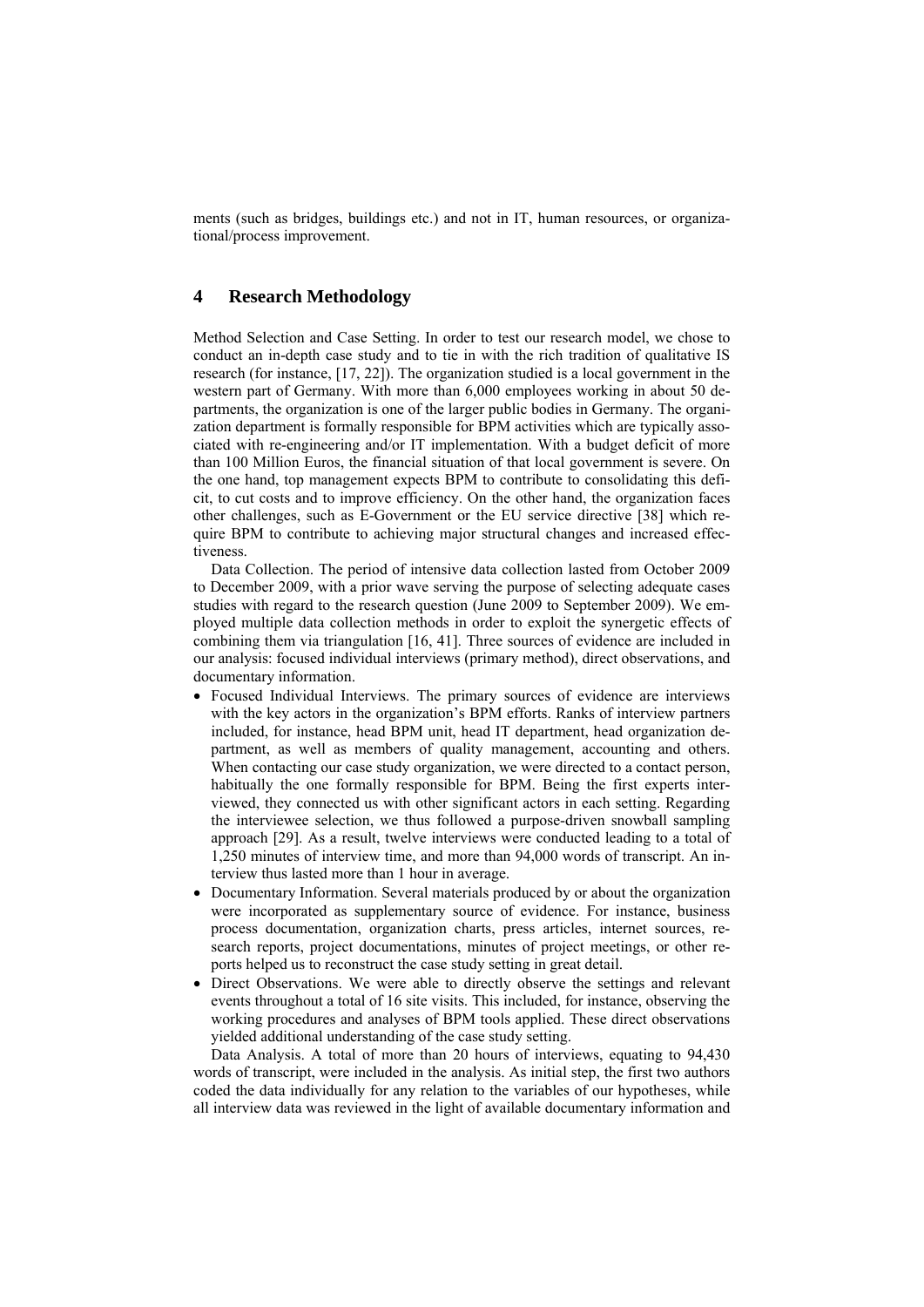of direct case observations. Afterwards, the resulting coded data were contrasted among the first two authors' perspectives. In case of unresolved differences, the third author was consulted. Then, the codes were interpreted and structured with the help of the theoretical framework. Here again, if no consensus was achieved among the first and the second author, the third party was involved for conciliation. The interpretation of data and refinement of theory elements were highly recursive and formed a continuous interplay [23]. Such approach yielded the advantage that, both, the authors' understanding of the case findings as well as the refinement of theory gradually improved. A set of questions was presented to the interviewees and was then followed by a comprehensive open discussion.

## **5 Findings**

The study yielded the following major findings: (1) Shift of Market Dynamics: Our study suggests an increase of environmental dynamics. In the past, local governments faced a rather stable bureaucratic environment in which competition between administrations was uncommon. Therefore, there was no need for changing the government's resource configuration. However, since the advent of NPM the environment became increasingly dynamic and developed towards a "quasi-market" [7, 9]. Especially the EU services directive has been a main driver for competition and dynamics. This directive is one reason why "*we should not forget that local administrations are competitors*", as a middle manager in our case put it. Subsuming, the politically desired shift towards higher dynamics was realized and is recognized by a large share of the organization's middle management.

(2) Market-BPM-Misfit: Local governments did not react on the shift in market dynamics and did not adapt their BPM adequately. From a theory point of view, a sustained increase in market dynamics should lead to the introduction of Dynamic Capabilities, here BPM. More dynamic markets demand for more frequent business process change, and such change is of greater strategic relevance. However, our case shows that only a small part of the organization posses the necessary knowledge to adequately react on the dynamic shift. BPM initiatives are either still in the very early phases or have already failed. Until now, our case organization shows only a very few adapted business processes and no institutionalized BPM capabilities. One department (independently) started a BPM project and purchased a BPM tool while the formally responsible department is still planning to kick-off "their" BPM project. Only through our study, BPM managers got to know that the BPM suite they are planning to purchase is the very same already introduced in the other department. Moreover, the majority of departments and divisions yet ignore the topic of process change. As a result, we could not find an integrated BPM strategy, although the reform pressure is very high for our case organization. A middle manager (organization department) stated that "*We are still at the very beginning; so far, we did neither touch our processes nor change our organizational structure*."

(3) Organizational Culture: Although there was basic agreement on the increase in market dynamics, we could not observe large commitment. Many employees regard change as "*not my business*", as it was said by one interviewee. Moreover, our data suggests that the culture of the organization is locking the organization in the statusquo – or even striving for the status-quo ante. Although the need for change is well recognized, little change has effectively happened. As for the case of the EU service directive, the organization was aware of it since 2004. The final implementation was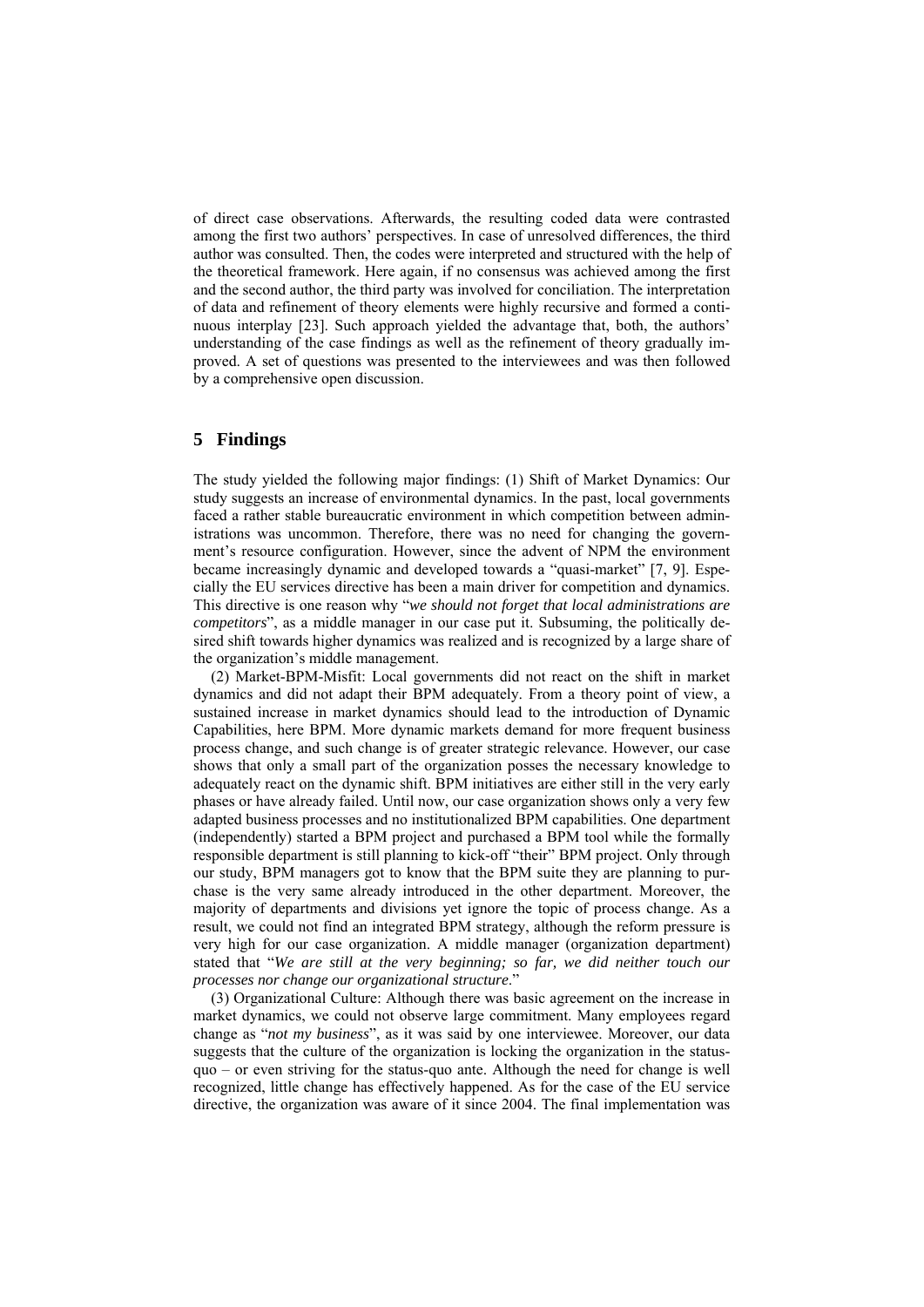due by end of 2009, but the case organization is still struggling with the implications: Necessary changes of business processes are not fully implemented or lived.

(4) Organizational Learning: Organizational learning would be a key issue in implementing BPM that fits the changing environment. Parts of the administration studied acknowledged the importance of training and learning-before-doing. However, there is no comprehensive BPM-related training or program established yet. Still, multiple employees are trained in rather obsolete techniques while maintaining outdated qualification schemata. Hence, the administration is yet in the beginning. However, some middle managers already acknowledge the problem of missing know-how. Moreover, they anticipate that this problem is growing due to the demographic change in the workforce of the organization. In the past, several reforms, e. g. in the local government reform 1967-1978 where municipalities were incorporated by others, led to an increase of dynamics as well. However, the case organization anticipated that the phase of increased dynamics would only be short-term. Thus, they changed their processes, i.e. their operational capabilities, in an ad-hoc manner, often with the help of external consultancies. Hence, neither  $1<sup>st</sup>$  nor  $2<sup>nd</sup>$  order learning capabilities exist: The local government studied does not employ adequate measures to learn new methodologies and capabilities to face the rising dynamics in its environment.

(5) Financial and Regulatory Restrictions: Several financial issues prevent the case organization to build up BPM for institutionalizing process change. Due to the financial crisis and the structural change of the economy, the local government faces severe financial problems. So far, it has to follow a strict budget consolidation plan which impedes new investments in IT or in human resources. Hence, managers and employees acknowledge that the financial situation is a great barrier to adopting BPM and to adapting both the Operational and the Dynamic Capabilities to the changed environment: "*We should do more, but this is impossible due to our budget situation*" and "*Our financial situation is a huge constraint for introducing BPM*" were statements by two of the middle managers. The financial situation is a significant problem for building Dynamic Capability for business process change. A structural problem results: Immediate investments would be advantageous, but are not possible today.

#### **6 Discussion**

Implications for theory. Our findings both answer the research questions and confirm – at least partially – the hypotheses stated above. Both literature and our study reveal that the dynamic of the environment of local government has shifted in the near past. Local administrations nowadays face a more and more market-like setting – a quasi-market. Hence, theory suggests that investing in dynamic capabilities (here: BPM) is necessary to constantly adapt the operational capabilities to the environment. However, we can observe that, at least for the case of BPM as a dynamic capability, this investment has not been accomplished so far: The case study data suggests that the administration studied has not implemented BPM as a dynamic capability yet. These results give answers to the research questions 1 and 2: First, we found that BPM is not developed to a great extent. In fact, the organization is still at the very beginning. Second, our assumption of a misfit between BPM and the environment has been confirmed. However, our study also reveals that adaption to environmental changes has happened in the past. Then, several occasions led to peaks in market dynamics. The environment of local public sector organizations stayed comparably low-dynamic, but, e. g. through the above mentioned annexation reform, a peak of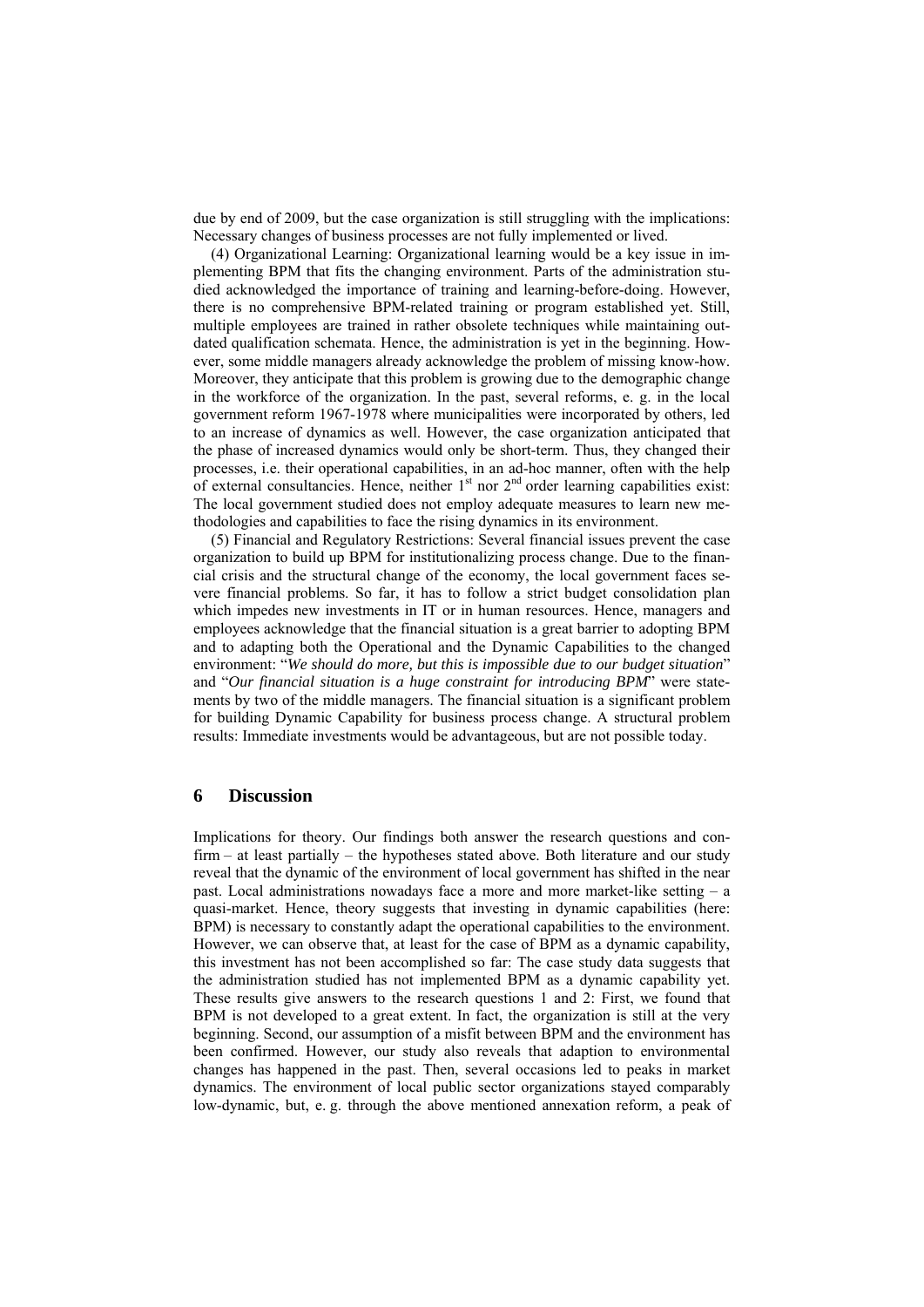dynamic occurred. The organization had to react on a peak with process changes. These process changes occurred, though with a small lag of time, with the help of adhoc 1<sup>st</sup> order learning mechanisms or the use of consultancy services. Both options are valid reactions on the change of market dynamics. However, in today's situation of a persistent market dynamic shift, we observe both a lagged and a less intense reaction in form of process change. Although theory suggests that institutionalization of dynamic capabilities in terms of BPM is a necessary reaction to a sustained market dynamic shift, the case organization stays in the old pattern and tries to adapt business processes using ad-hoc measures (see Figure 2). These findings help to answer the third research question (Why does a BPM-market-misfit exist?) where we posed three hypotheses. First, the usage of old behavioral patterns is well documented in the literature on BPM in public sector organizations [10]. The culture of the organization is not ready for change and hinders the institutionalization of Dynamic Capabilities as decision makers put wrong bets on the importance of change [43]. Second, the organization neglected the necessity to install learning-before-doing for BPM. New methodologies are not incorporated which hinders the development of BPM: Business processes are still changed in an ad hoc manner  $(1<sup>st</sup>$  order learning). Third, the organization faces financial stress. As BPM is not regarded as high priority there is a tendency to cut down necessary change projects. Also, an organization-wide BPM strategy is considered too costly. Thus, the organization's only measure to change processes is to stay with ad-hoc learning mechanisms as even external consultants are not affordable. To sum up, all three reasons play together and result in a misfit of market dynamics and BPM as Dynamic Capability.



**Fig. 2.** Reaction on different Variations in Market Dynamics

Further contributions to theory result from our conceptual work. BPM can be understood as a Dynamic Capability in terms of an extended RBV while business processes can be seen as Operational Capabilities applied by an organization to "make a daily living". A business process is a coordinated set of tasks, utilizing organizational assets, for the purpose of the operational functioning of the organization. BPM is an institutionalized first order capability: A set of techniques to integrate, build, and reconfigure the organization's business processes for the purpose of achieving a fit with the environment. Thus, BPM consists of the resources held in stock in order to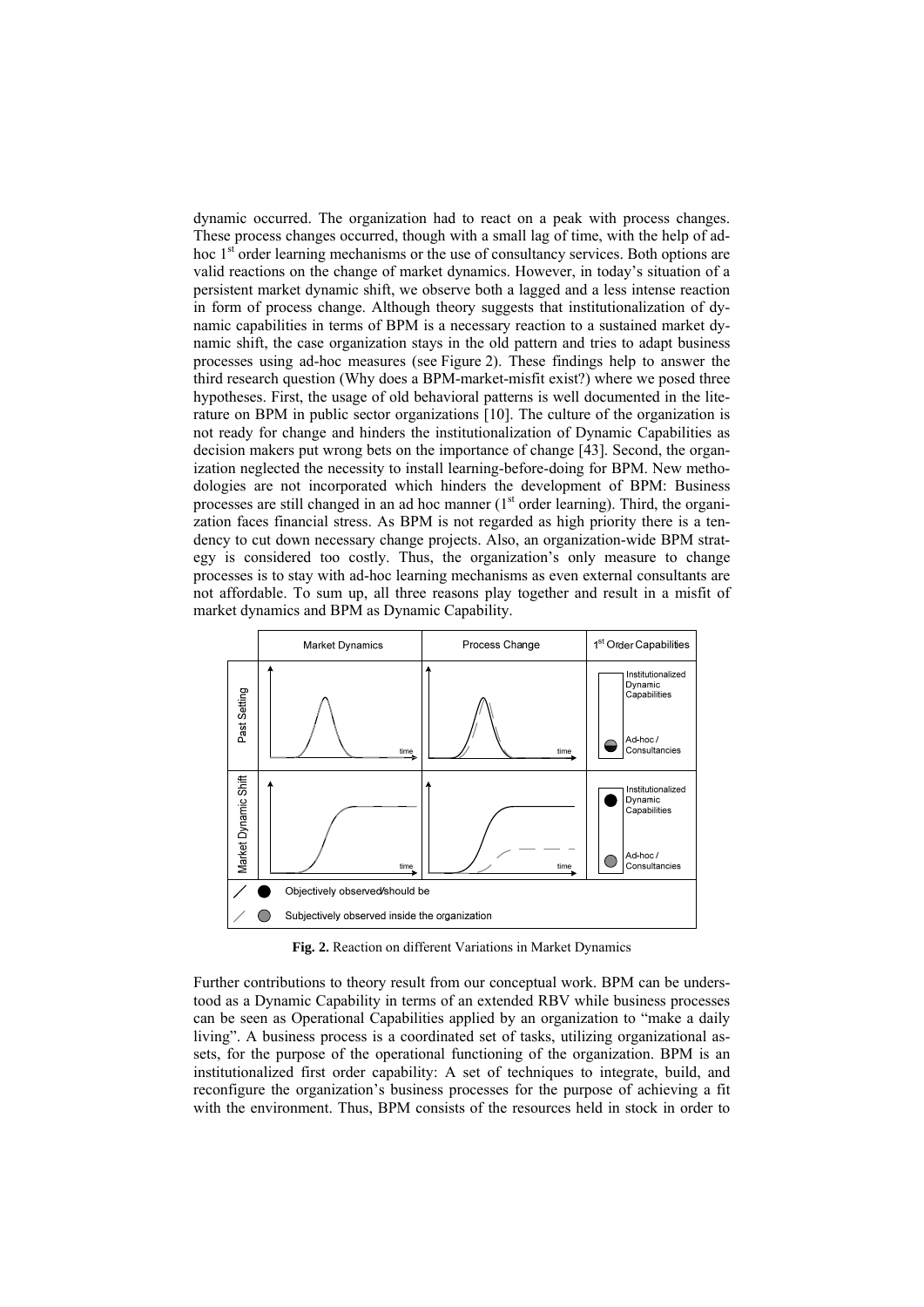be able to change the organization. The way BPM is established in an organization depends, as costs come into play, heavily on the dynamics in the environment. A high-velocity market demands a different BPM organization than, e. g., a mediumdynamic market. We showed that this perception is valid by employing it in the public sector. Moreover, with this contribution we elaborate on market dynamics shifts. In our setting, the environment of the organization studied became more dynamic and this resulted in a need for changes of the dynamic capability.

Implications for practice. Local administrations should assess and evaluate their BPM with the background of the corresponding market environment. So far, reform policies seem to be not successfully implemented. Apparently, local governments did not react on the persistently changed dynamics in their market environment. However, as theory suggests they should build up the Dynamic Capability of BPM in order to adapt their business processes to fit the setting. As a first step, a reflection on BPM activities of local administrations seems to be considerable as this would shed some light on the status-quo  $(2<sup>nd</sup>$  order learning). A BPM maturity assessment [28], extended to understanding of market environments, could help to show potential paths towards a more market-adequate BPM.

Limitations. Our results are limited by certain factors. First, we studied only one local administration. Thus, it could be difficult to generalize from this setting to other organizations in other sectors or regions. However, we believe that the organization studied is typical for many western local governments and that its situation can, therefore, be transferred rather well. While we acknowledge that other countries and cultural communities will face different problems, the consideration of the issues mentioned in this study provides a first valuable starting point.

Future research. Both our limitations and contributions show potentially fruitful areas for future research. First, future research could strive for comparing our results with other public sector organizations and, thus, help to make the results generalizable. Second, future studies could transfer our results into other sectors: Viewing BPM as a Dynamic Capability helps to understand, explain, and address the misfit of organizational BPM and the environment. Third, studies could enhance the understanding of BPM as a Dynamic Capability. One example is to study related concepts as workflow management or enterprise content management in the DC framework.

# **7 Conclusion**

We set out to understand BPM as a Dynamic Capability (in the notion of the RBV) as means to adapt an organization's business processes to its environment. We especially focused on the influence of market dynamics on BPM and, moreover, on shifting market dynamics. We posed hypotheses why public sector BPM does not fit the corresponding environmental demands. In order to evaluate our hypotheses, we conducted an in-depth qualitative case study in a local administration. This case study suggested a market dynamic shift. Moreover, we could show that a misfit between BPM as a Dynamic Capability and a dynamic environment exists: The organization studied did not institutionalize BPM to a sufficient extent. We could confirm all three hypotheses: Apparently the organization neglects a long-term market dynamic shift, has not built adequate  $1<sup>st</sup>$  and  $2<sup>nd</sup>$  order learning capabilities, and is financially stressed so that projects to build BPM are cut down. Our results might potentially be generalized to local administrations in western countries.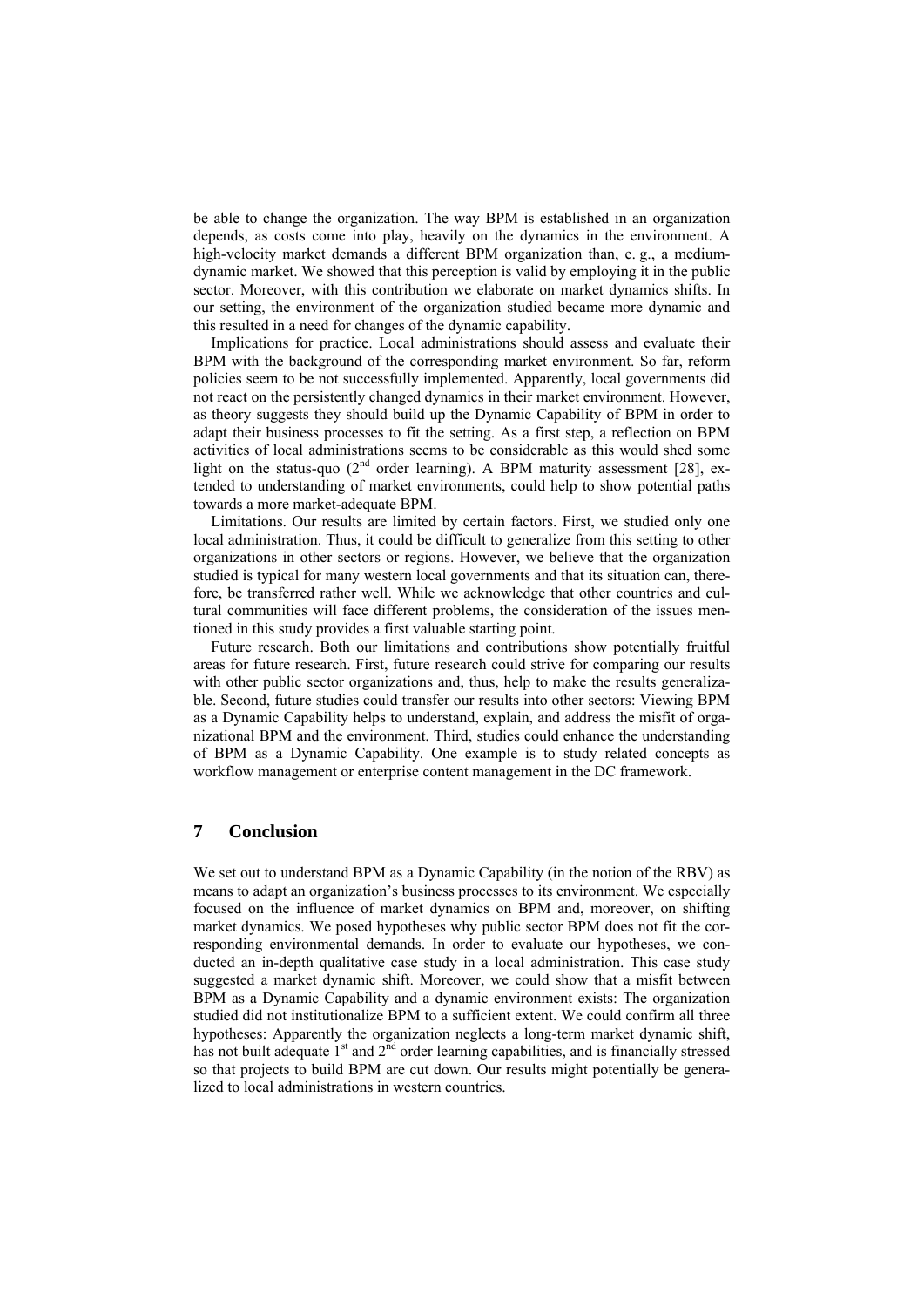### **References**

- 1. Amit, R. and Shoemaker, P. J. H. (1993) Strategic Assets and Organizational Rent. Strategic Management Journal, 14, 1, 33-46.
- 2. Becker, J., Algermissen, L. and Niehaves, B. (2006) A procedure model for process oriented e-government projects. Business Process Management Journal, 12, 1, 61-75.
- 3. Christensen, T. and Lægreid, P. (2007) Transcending new public management: the transformation of public sector reforms, Ashgate Publishing.
- 4. Corbitt, G. F., Christopolus, M. and Wright, L. (2000) New Approaches to Business Process Redesign - A Case Study of Collaborative Group Technology and Service Mapping, Group Decision and Negotiation, 9, 2, 97-107.
- 5. Davenport, T. H. (1993) Need radical innovation and continuous improvement? Integrate process reengineering and TQM, Planning Review, 21, 3, 6-12.
- 6. De Bruyn, B. and Gelders, L. (1997) From TQM to BPR Two case studies in personnel administration." International Journal of Production Economics, 50, 2-3, 169-181.
- 7. Dunleavy, P. and Hood, C. (1994). From old public administration to new public management. Public Money & Management, 14, 3, 9–16.
- 8. Eisenhardt, K.M. and Martin, J.A. (2000) Dynamic Capabilities: What are they? Strategic Management Journal, 21, 4, 1105-1121.
- 9. Ferlie, E., Pettigrew, A., Ashburner, L. and Fithgerald, L. (1996) The New Public Management in Action. Oxford University Press.
- 10. Gulledge, T. R. and Sommer, R. A. (2002) Business process management: public sector implications. Business Process Management Journal, 8, 4, 364-376.
- 11. Harrison, D. B. and Pratt, M. D. (1992) A methodology for reengineering businesses. Planning Review, 21, 2, 6-11
- 12. Harvey, G., Skelcher, C., Spencer, E., Jas, P. and Walshe, K.. (2010) Absorptive capacity in a Non-Market Environment: A knowledge-based approach to analyzing the performance of sector organizations. Public Management Review, 12, 1, 77-97.
- 13. Helfat, C.E. and Peteraf, M.A. (2003) The Dynamic Recource-Based View: Capability Lifecycles. Strategic Management Journal, 24, 997-1010.
- 14. Hung, R. Y.-Y. (2006) Business Process Management as Competitive Advantage: A Review and Empirical Study, Total Quality Management, 17, 1, 21-40.
- 15. Irani, Z., Elliman, T. and Jackson, P. (2007) Electronic transformation of government in the U.K.: a research agenda, European Journal of Information Systems, 16, 4, 327-335.
- 16. Jick, T.D. (1979) Mixing qualitative and quantitative methods: triangulation in action. Administrative Science Quarterly, 24, 602-611.
- 17. Kern, T. and Willcocks, L. (2002) Exploring relationships in information technology outsourcing: the interaction approach, European Journal of Information Systems, 11, 1, 3-19.
- 18. Kettinger, W. J., Teng, J. T. C. and Guha, S. (1997) Business Process Change A Study of Methodologies, Techniques, and Tools, MIS Quarterly, 21, 1, 55-80.
- 19. Klievink, B. and Janssen, M. (2009) Realizing joined-up government Dynamic capabilities and stage models for transformation. Government Information Quarterly, 26, 2, 275- 284.
- 20. Kubicek, H., Millard, J. and Westholm, H. (2003) Methodology for Analysing the Relationship between the Reorganisation of the Back Office and Better Electronic Public Services. International Conference on Electronic Government, LNCS 2739, 199-206.
- 21. Lyytinen, K. and Newman, M. (2008) Explaining Information Systems Change: A Punctuated Socio-Technical Change Model, European Journal of Information Systems, 17, 4, 589-613.
- 22. Mingers, J. (2003) The paucity of multimethod research: a review of the information systems literature, Information Systems Journal, 13, 3, 233-249.
- 23. Myers, M. D. (2008) Qualitative Research in Information Systems, MIS Quarterly, 21, 2, 241-242.
- 24. Niehaves, B. and Malsch, R. (2009) Democratizing Process Innovation? On Citizen Involvement in Public Sector BPM. International Conference on Electronic Government (EGOV2009), LNCS 5693, 245-256